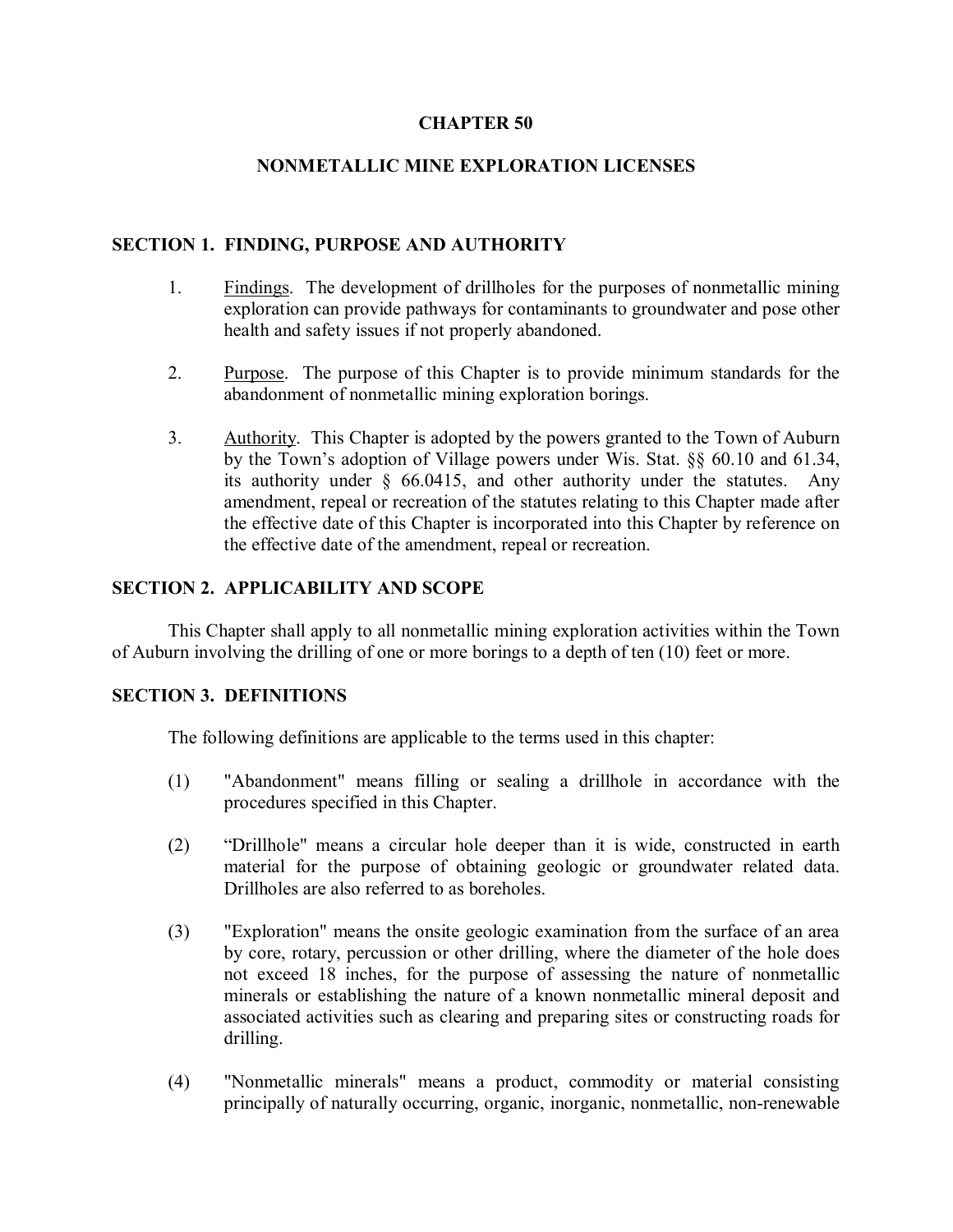material. Nonmetallic minerals include but are not limited to stone, rock, sand, gravel, asbestos, beryl, diamond, clay, coal, feldspar, peat and talc.

- (5) "Operator" means any person who is exploring for nonmetallic minerals by drilling boreholes within the Town whether individually, jointly or through subsidiaries, agents, employees contractors or subcontractors.
- (6) "Termination" means filling of drillholes and reclamation and revegetation of drilling sites.

# **SECTION 4. APPLICATION FOR AN EXPLORATION LICENSE**

- 1. No person may engage in nonmetallic mineral exploration without securing an exploration license from the Town of Auburn Town Board.
- 2. The application shall include the following:
	- (a) The name, address, phone number(s), and e-mail address of the operator of the nonmetallic mining exploration operation.
	- (b) The name, address, phone number(s), and e-mail address of all owners or lessors of the land on which the exploration operation will occur.
	- (c) Written proof that the owner has consented to the exploration activity and inspections by the Town as set forth in this Chapter.
	- (d) A certified survey map(s) and parcel identification number(s) of the property on which the nonmetallic mining exploration operation will be located.
	- (e) Dates of the planned commencement and cessation of the operation.
	- (f) Description of the number of drillholes anticipated to be placed.
	- (g) A fee established by the Town to cover the Town's administrative costs.

## **SECTION 5. LICENSE TERM AND SCOPE**

- 1. Except for the first year of operation under this Chapter, an operator's license shall be granted for a period of one (1) year commencing on July 1 and ending on June 30 of the following calendar year. For the first year of operation under this Chapter, the operator's license will extend from the date of issuance until the first June 30th after twelve (12) months of operations have been completed.
- 2. An operator wishing to renew an exploration license shall file an annual renewal application with the Town prior to the expiration of the exploration license.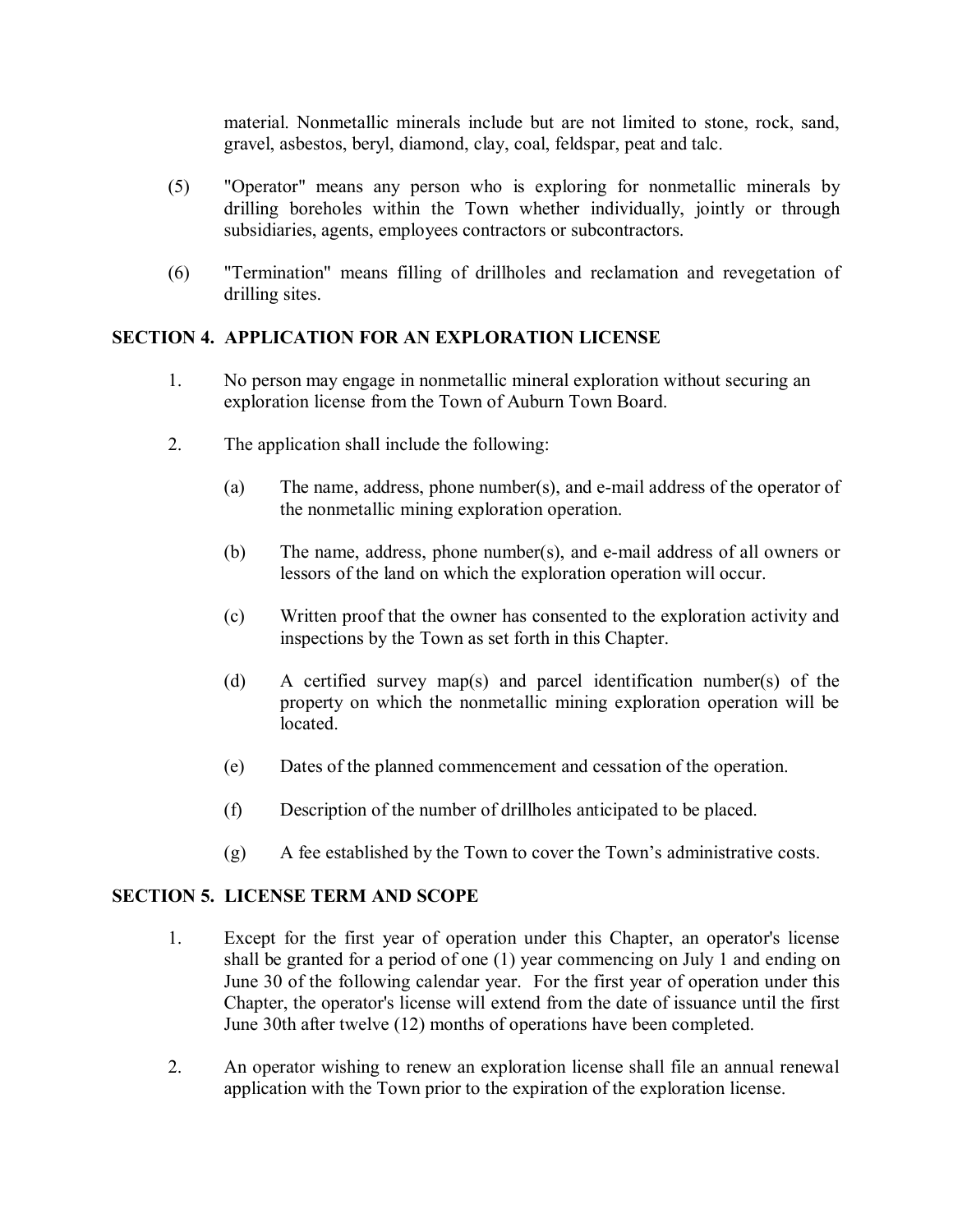3. A license granted under this Ordinance only applies to the parcels identified in the application.

## **SECTION 6. LICENSE REQUIREMENTS**

- 1. Notice Procedure.
	- (a) The operator shall notify the Town of the operator's intent to drill on a parcel at least ten (10) days in advance of the commencement of drilling. The notice of intent to drill shall state the number of expected drillholes to be drilled, the location of the drillholes and the legal description of the affected parcel.
	- (b) A notice of intent to drill shall remain in effect for one year commencing on the date of receipt of the notice by the Town. One (1) year after the receipt of the notice, the operator shall resubmit a notice of intent to drill on that parcel if the operator wishes to continue exploration on the parcel.
	- (c) The operator shall give the Town at least twenty-four (24) hours advance notice of the operator's intent to fill a drillhole. The twenty-four (24)-hour requirement may be reduced by the Town.
- 2. Inspections.
	- (a) Any duly authorized officer, employee or representative of the Town may enter and inspect any property, premises or place on or at which any exploration is being performed at any reasonable time for the purpose of ascertaining the state of compliance with this chapter.
	- (b) No operator may refuse entry or access to any authorized representative of the Town who requests entry for purposes of inspection and who presents appropriate credentials.
	- (c) No person may obstruct, hamper or interfere with any such inspection.
- 3. Drillhole Abandonment. All drillholes shall be abandoned in accordance with the methods and materials set forth in Wis. Admin. Code § NR 812.26(7) within three (3) working days after its use has been discontinued.

## **SECTION 7. REPORTS**

Within ten (10) days after completion of permanent abandonment of a drillhole the operator shall file exploration abandonment reports with the Town certifying that the drillhole was abandoned in accordance with this Chapter. All abandonment reports shall be signed by an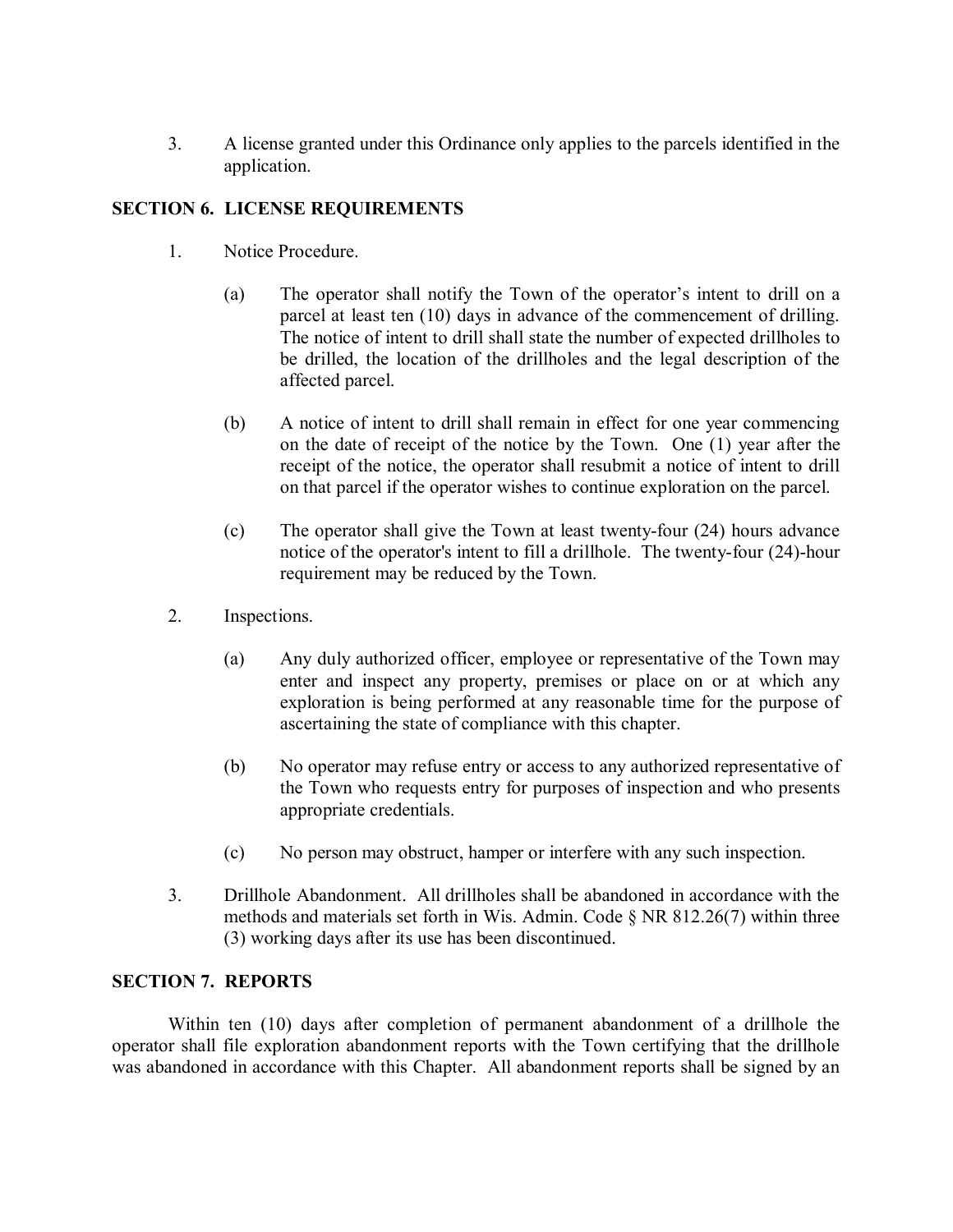authorized representative of the operator attesting to the accuracy of the information contained therein.

# **SECTION 8. PENALTY**

- 1. Any person or entity who is adjudicated for a violation shall pay a forfeiture of not less than \$100 per violation nor more than \$5,000 per violation and/or be subject to injunctive relief each day a violation exists is a separate violation.
- 2. Any person or entity adjudicated for violation of this Chapter shall pay court costs and reasonable attorney's fees. The remedies provided herein shall not be exclusive of other remedies.